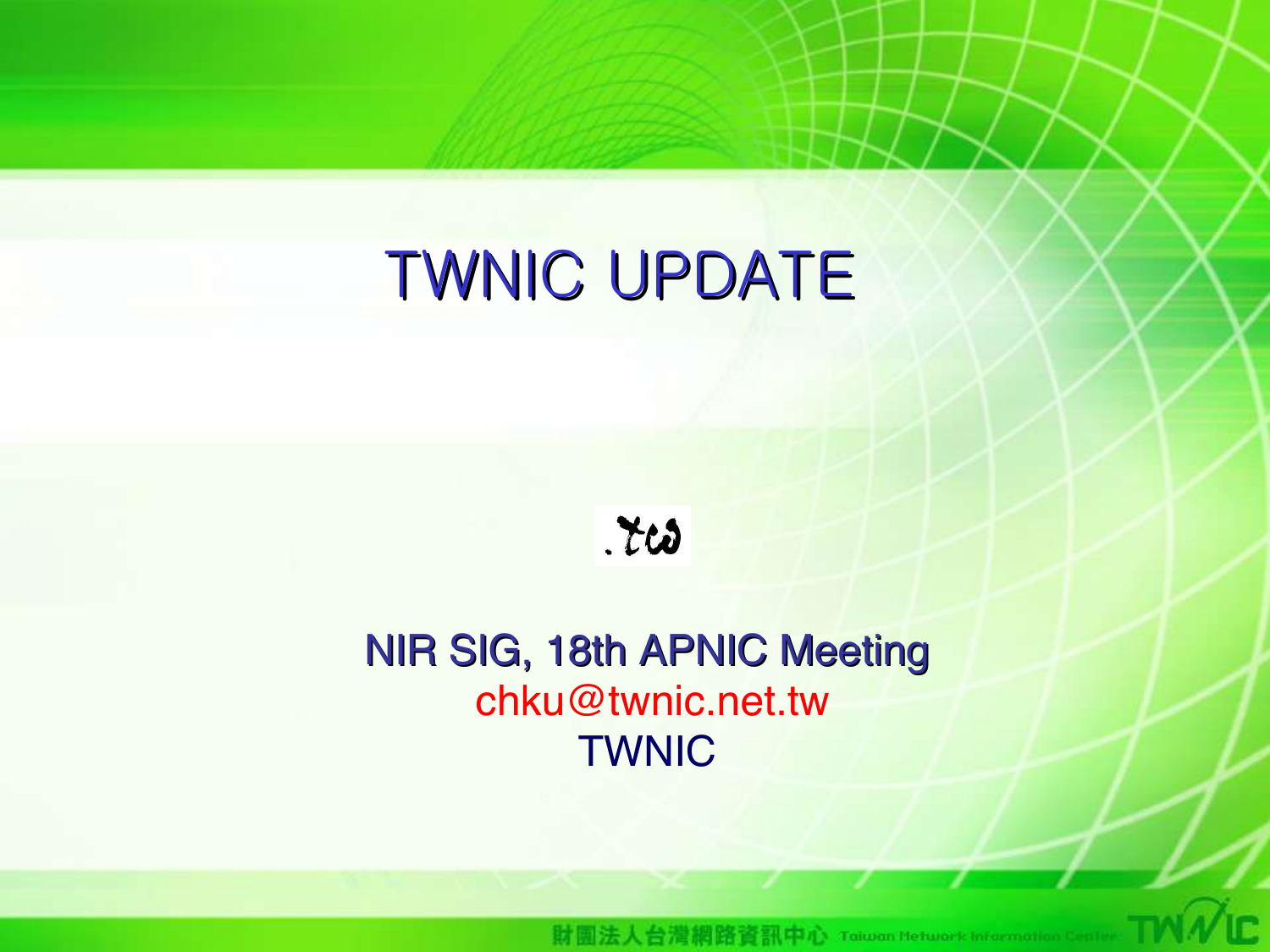## **Outline**

New attendee TWNIC 2nd OPM TWNIC Activities Taiwan Internet Connectivity Map **Summary** 

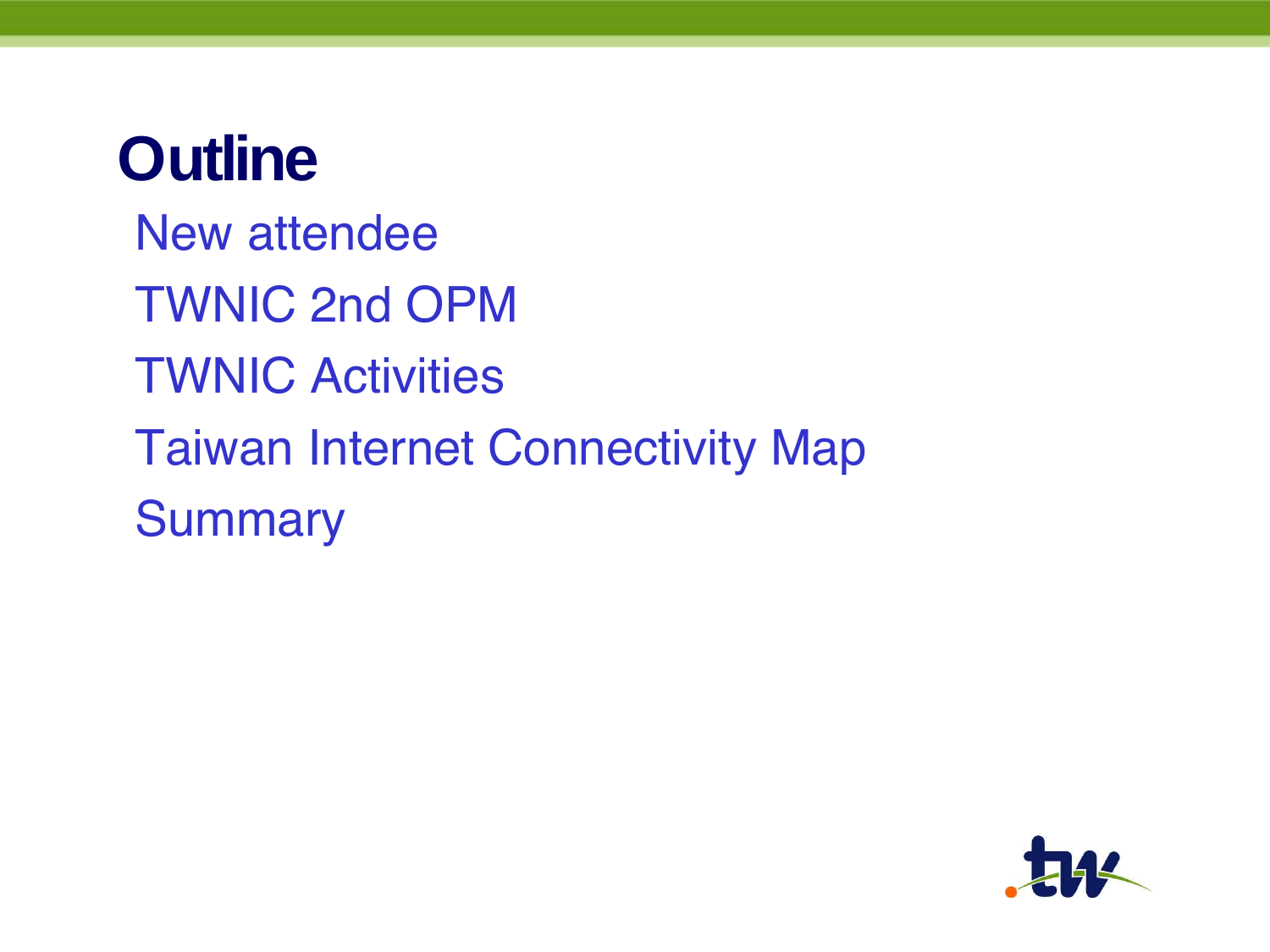## **New attendee**

Dr. KU, Ching-Heng Director of IP Department

Working Experience:

Associate Researcher, National Center for Highperformance Computing,

2000-2004

Assistant Professor,

Ming Hsin University of Science and Technology

#### Focus:

Computer Network, Multimedia, VoIP



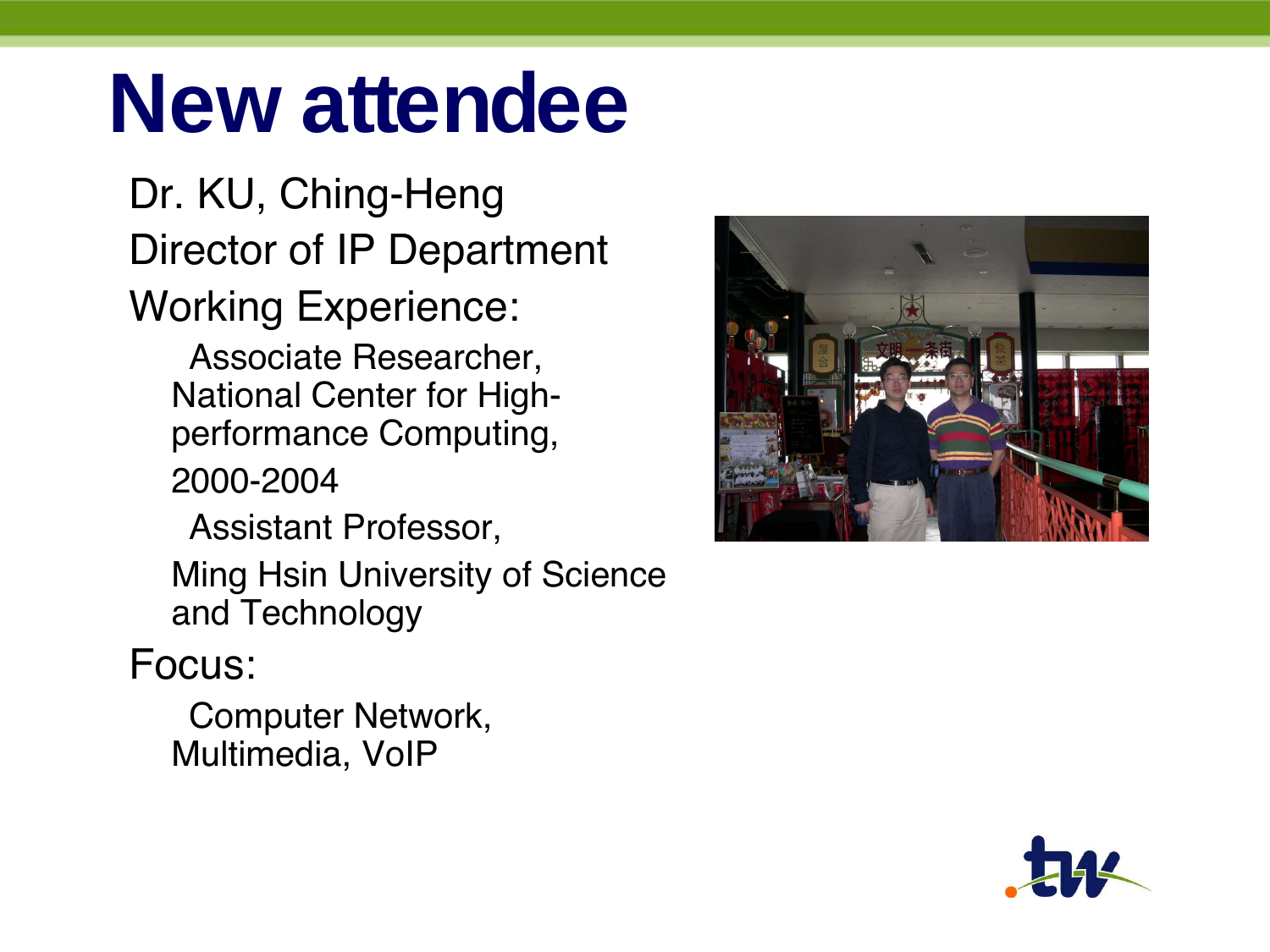#### **TWNIC policy making process**



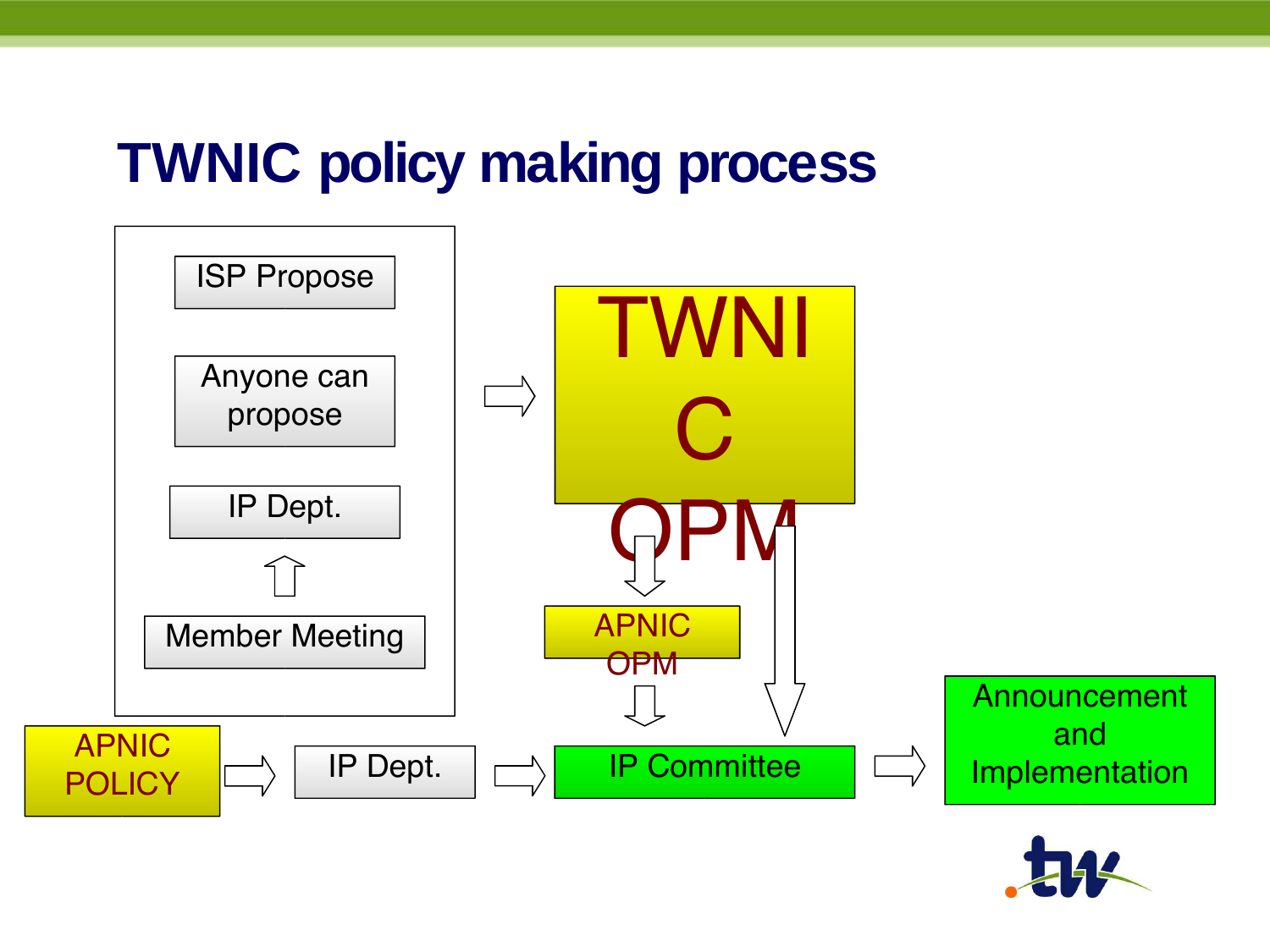### **How SIG Proposals came out?**



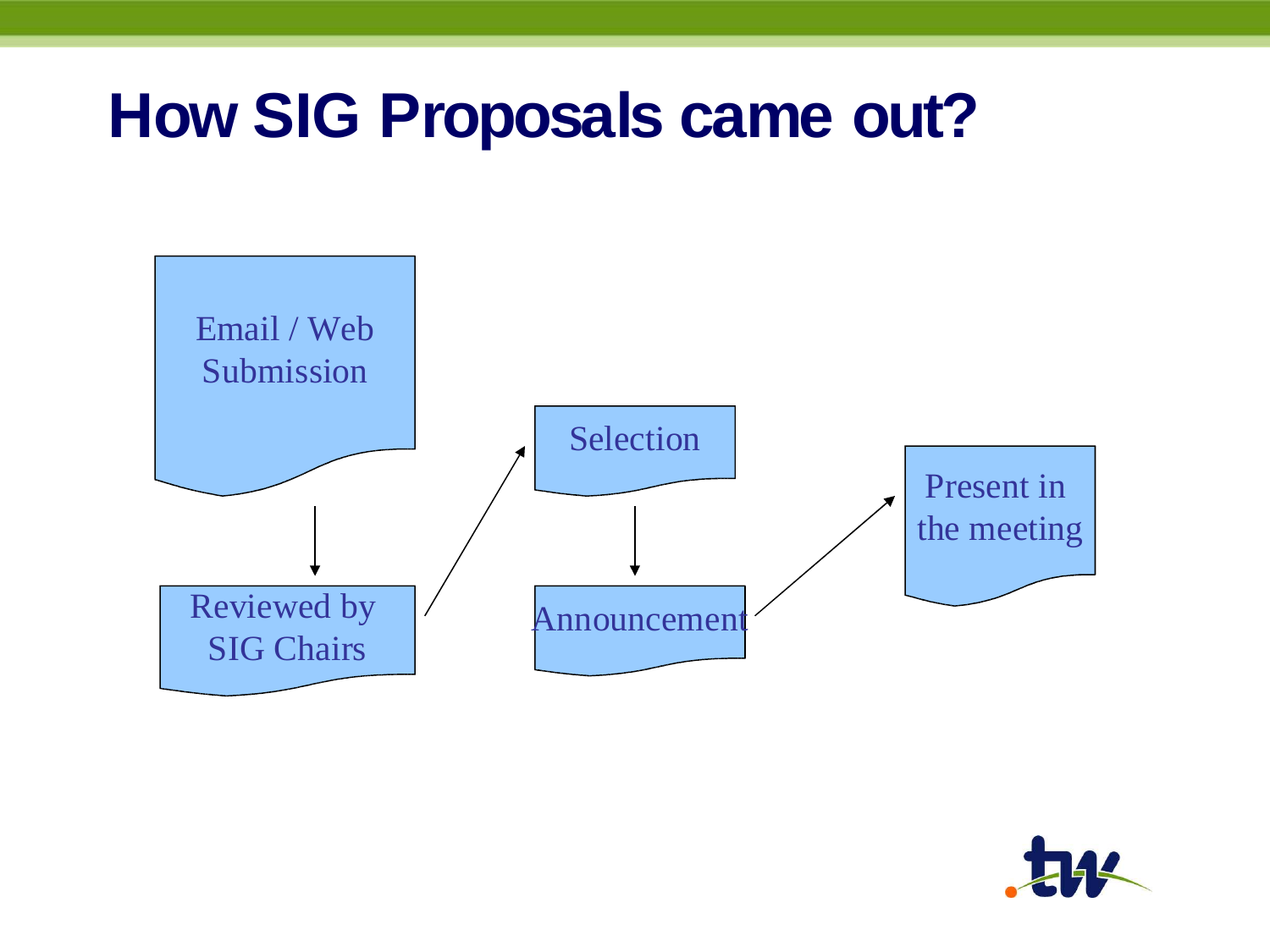## **TWNIC Open Policy Meeting**

Hold twice a year

Average 50 attendee

Attendees – ISP, ICP, Vendor, Academic Institute …

Registration – Open to anyone

Session – Address SIG, Database SIG, Routing SIG

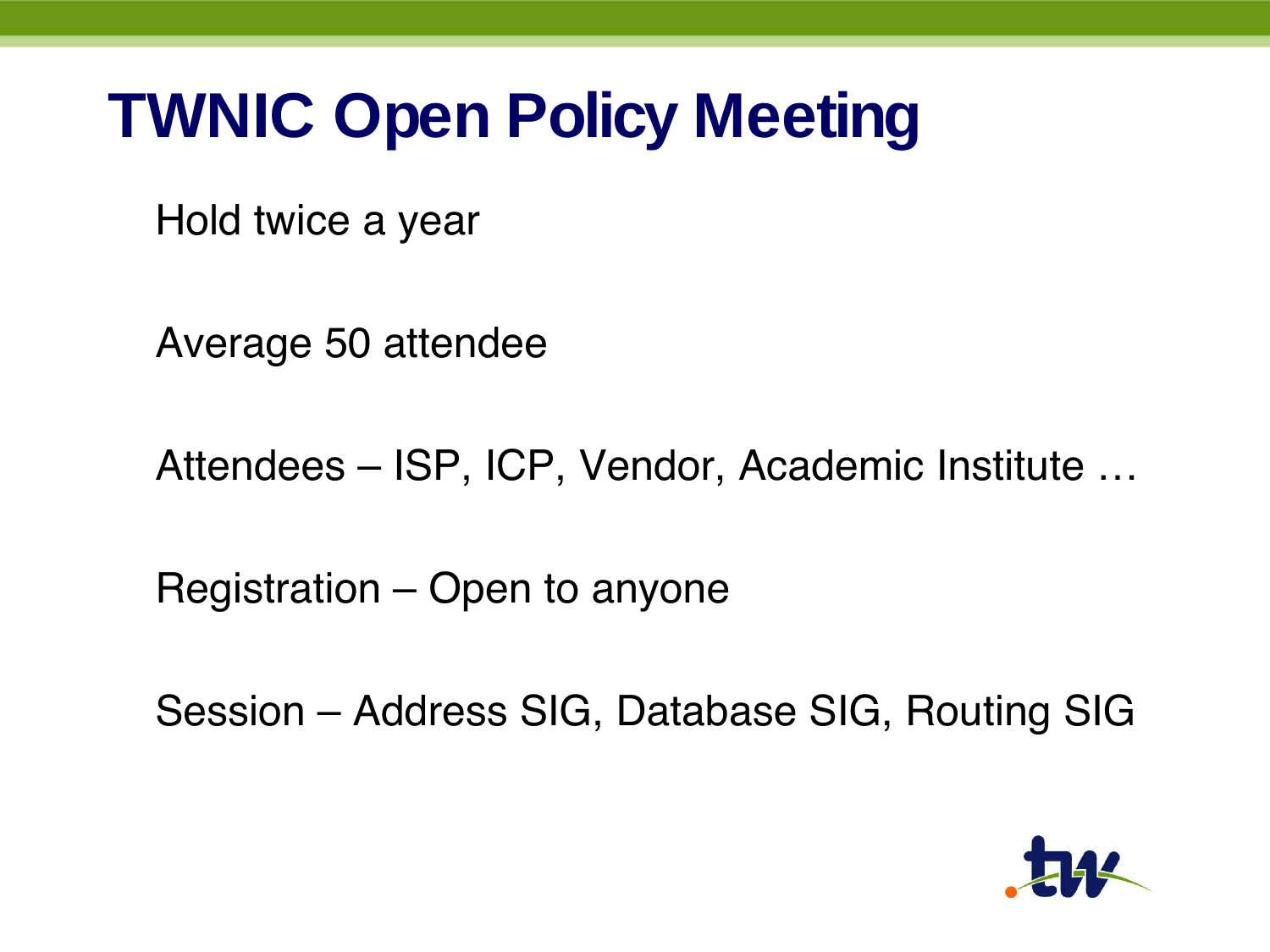### **TWNIC 2nd Open Policy meeting**

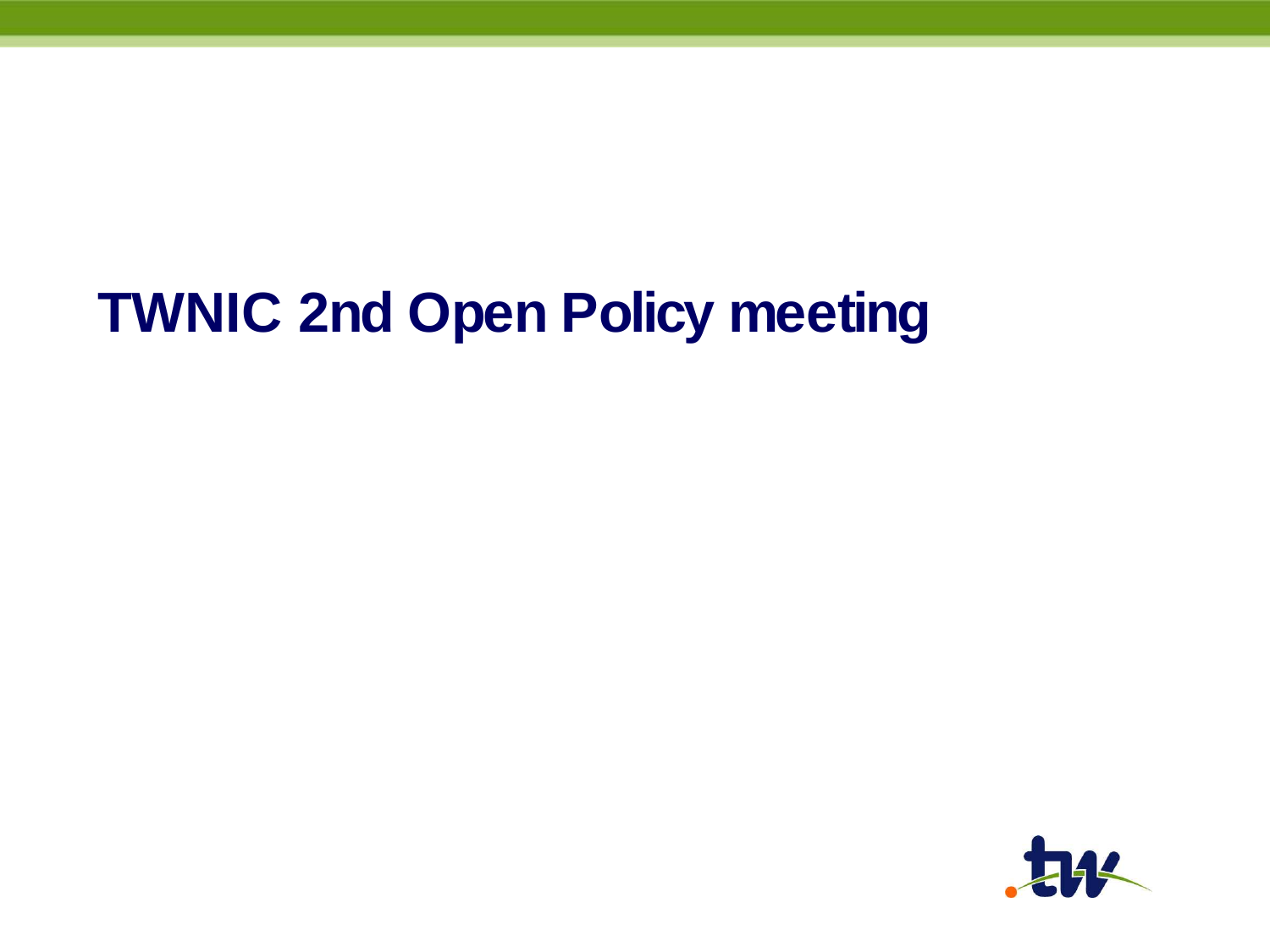## **TWNIC 2nd OPM**

Date : 24th June, 2004 Place : Taiwan Network Information Center Attendees : 50 attendees Presentations : Informational 4, Proposal 3 Preparation : 5/27 Chair/Co-Chair pre-meeting 5/31 Call for proposal – by Website 、 Mailing List 6/14 Proposal deadline – 3 proposals

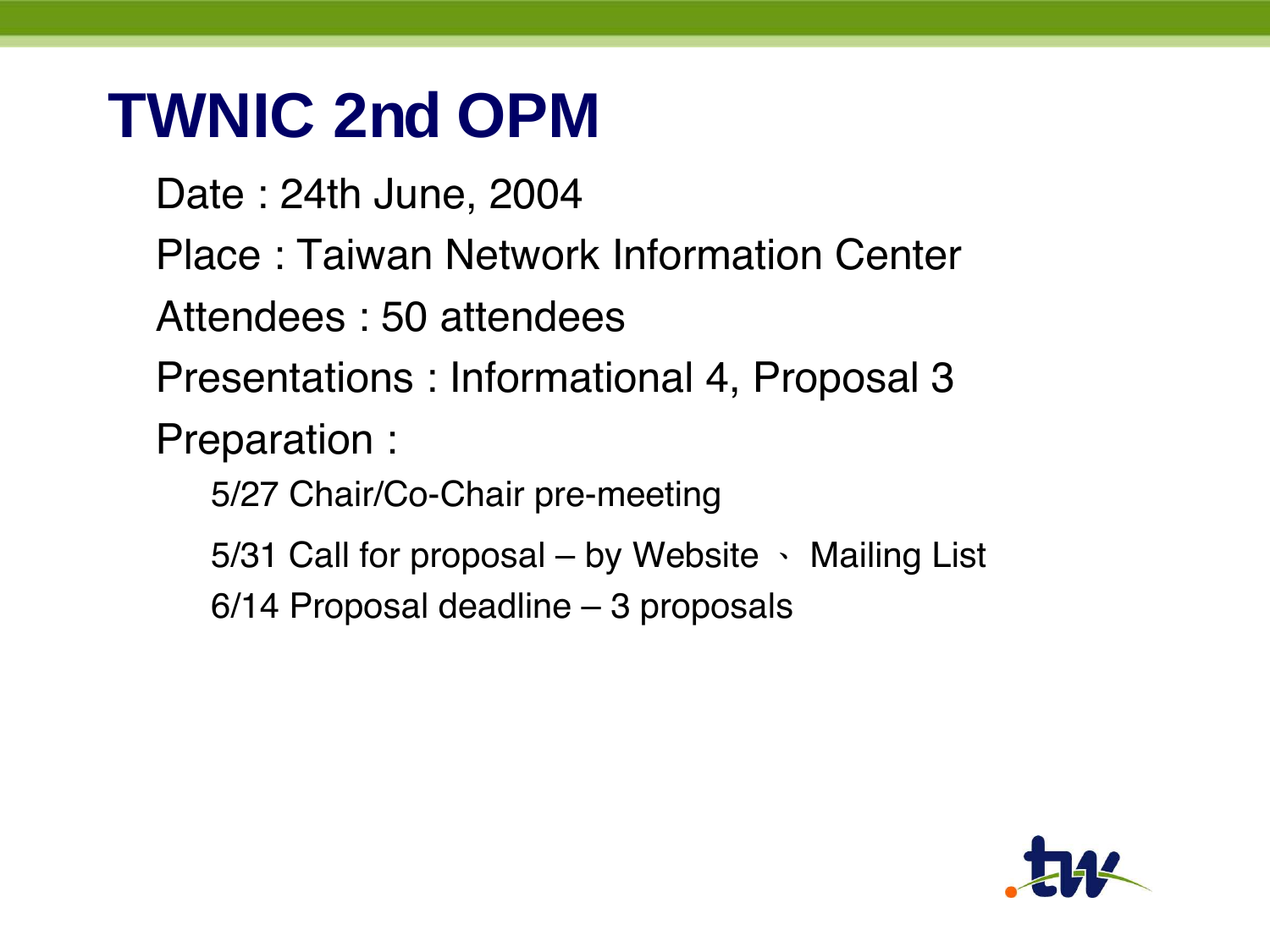#### **SIG1 - Address SIG Discussions**

Proposal 1- Modify xDSL/Cable address Assignment **Policy** 

Consensus:

# 1. The amount of IP assignment depends on the number of hosts

# 2. Dynamic IP address has firstly consideration

# 3. A Second Opinion Request is necessary when request is over xDSL/Cable assignment window



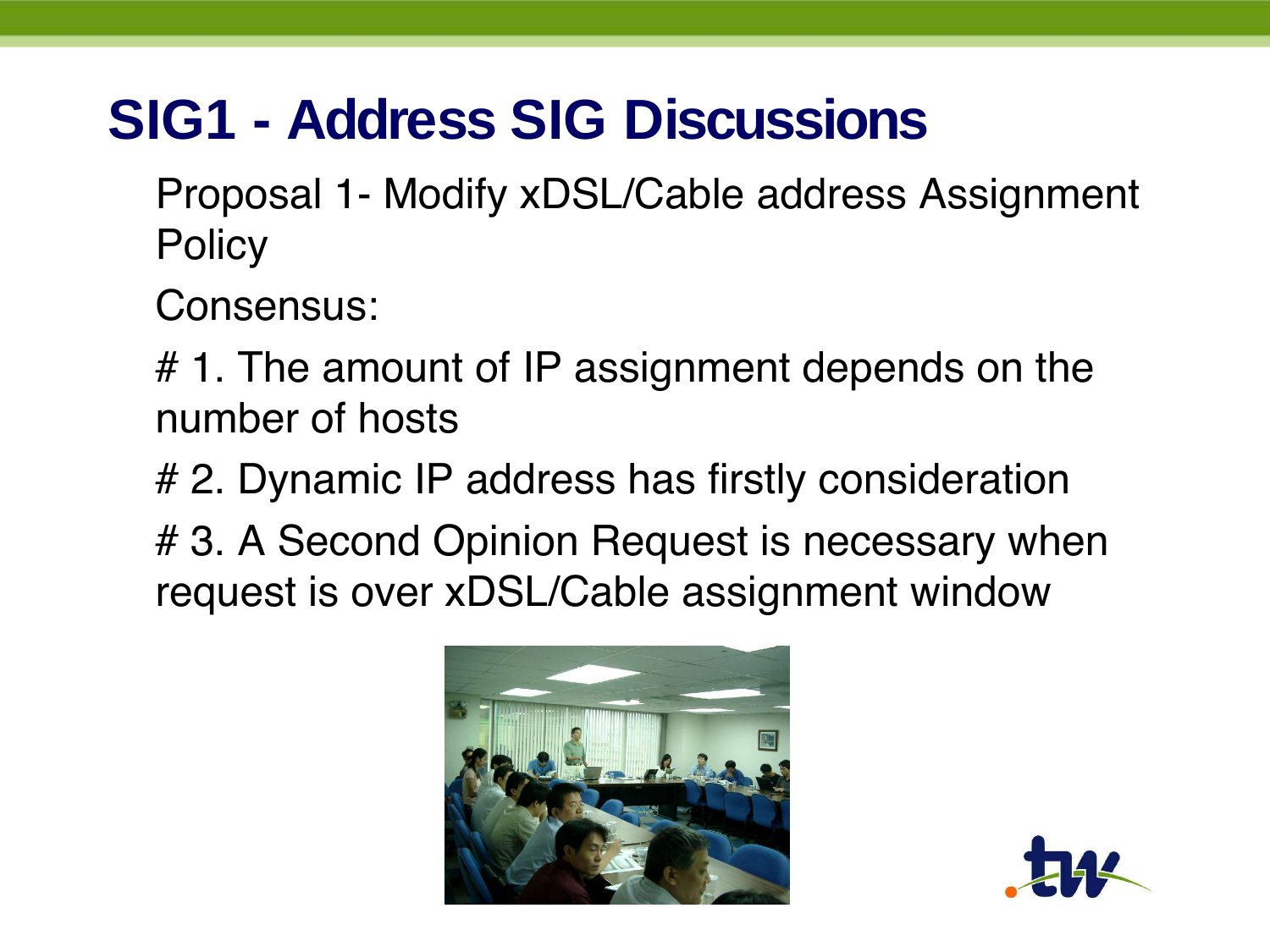#### **SIG1 - Address SIG discussions**

Report 1 – Resource statistics report by TWNIC discussion issues :

# 1. Internet Resource status in Taiwan

# 2. Request processes suggestions

Report 2 – NTT IPv6 services by NTT Taiwan discussion issues :

- # 1. Target customers in Taiwan
- # 2. Network infrastructure
- # 3. Deploy IPv6 experience in Japan

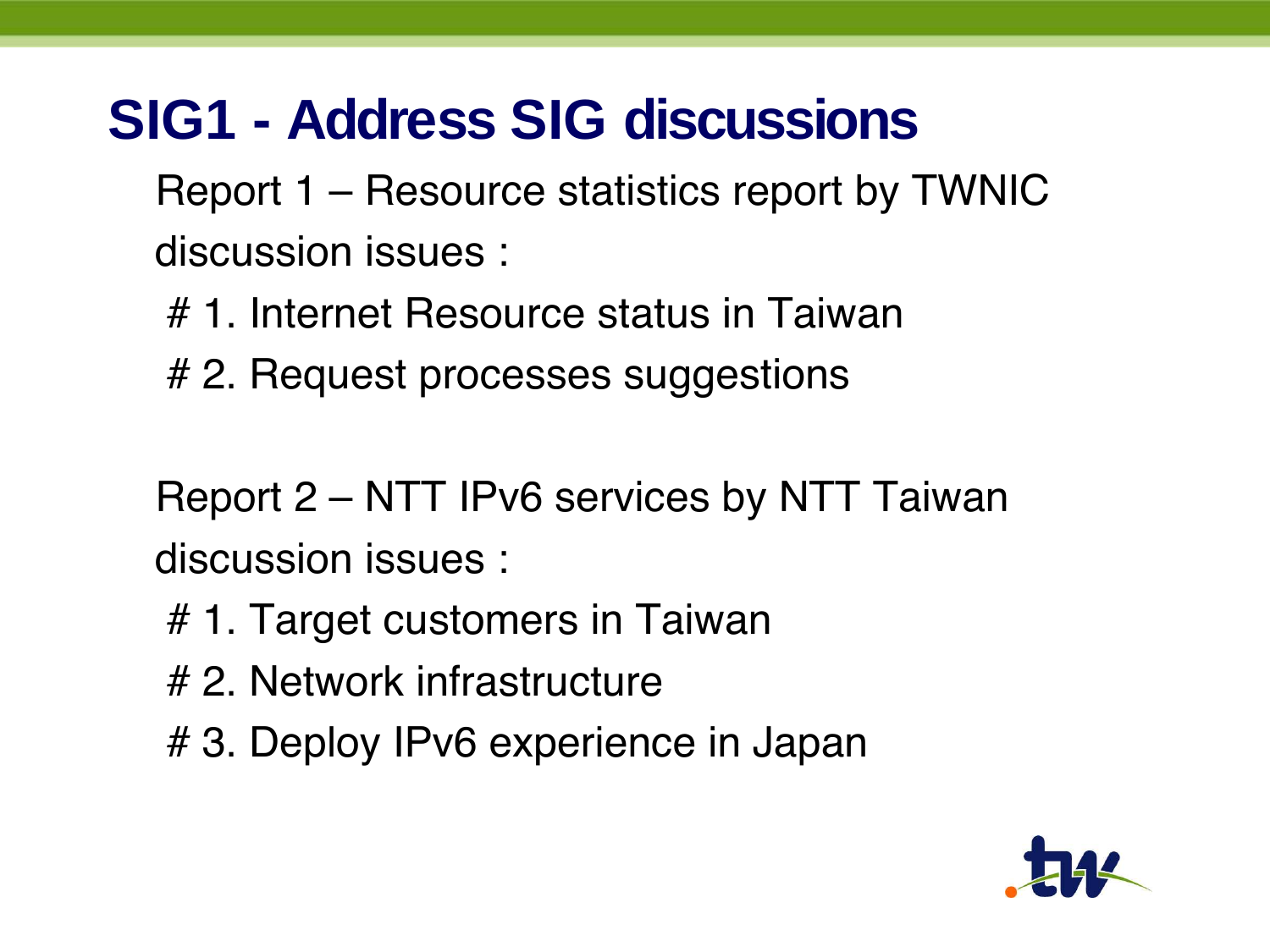#### **SIG2 - Database SIG Discussions**

Proposal 2 - Propose a new WHOIS query model

discussion issues :

# 1. Change WHOIS query/update structure from central model to distribution model

- # 2. Open Client/Server source to public
- # 3. How to maintain the tool kits
- # 4. Tool kits' Security issues
- # 5. No batch update/query mechanism
- # 6. Few ISPs interested in the new model
- #7. Need more discussions necessary about the idea

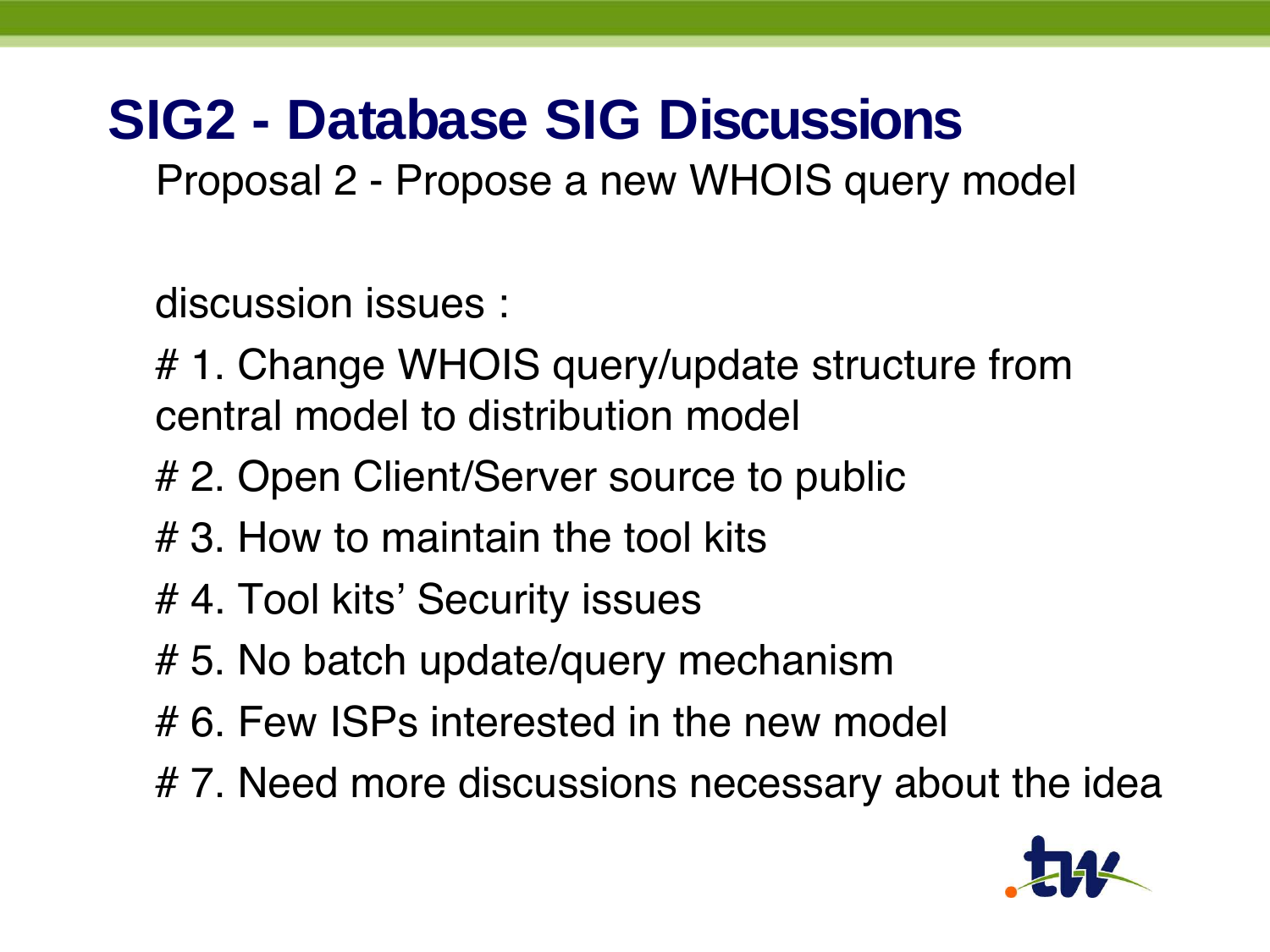#### **SIG2 - Database SIG Discussions**

Report 3 – Privacy of customer assignment

discussion issues :

- # 1. LIR should announce the policy to their customers
- # 2. Implementation time table
- # 3. Customer Assignment registration system update # 4. LIR also has the responsibility not to disclose privacy records

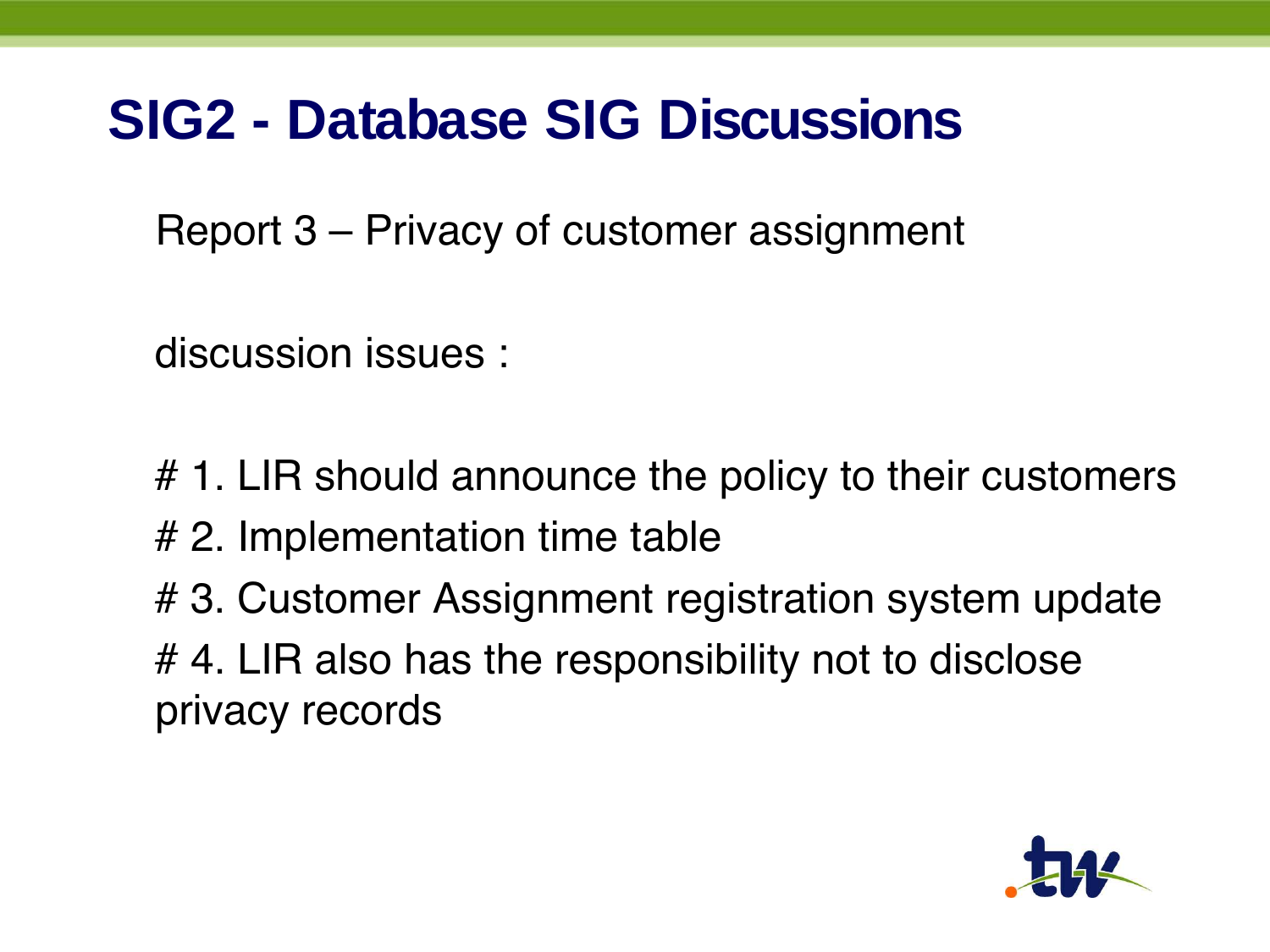#### **SIG3 - Routing SIG Discussions**

Proposal 3 - Establish a trial looking glass system

Consensus:

- # 1. TWNIC coordinate/support ISPs to join
- # 2. ISPs open traceroute, ping functions to look up
- # 3. Focus on participant ISPs' operator
- # 4. Authentication using account/password
- # 3. Many ISP would like to join the trial

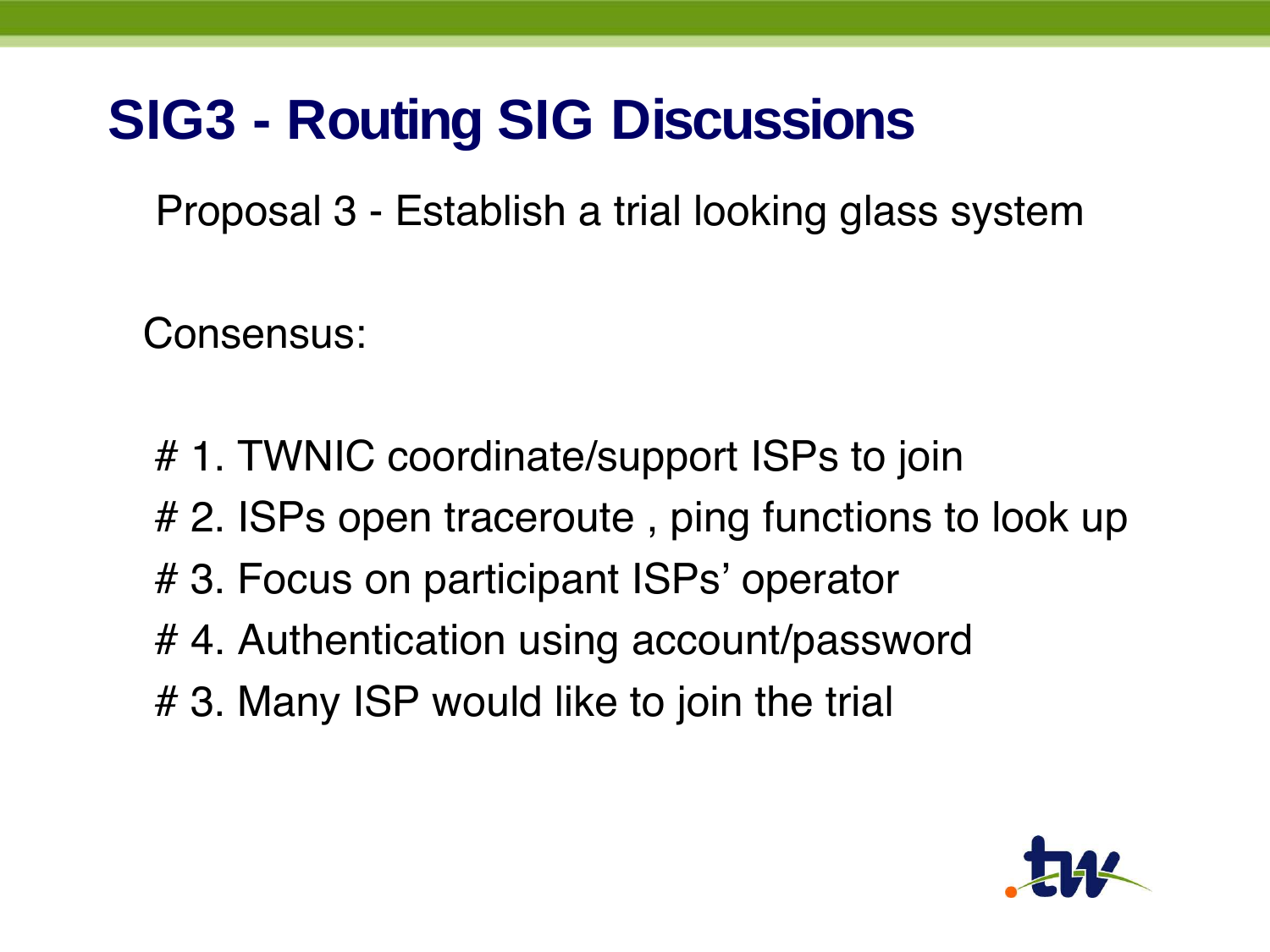#### **SIG3 - Routing SIG Discussions**

Report 4 – Introduce the major Internet eXchange in the world

discussion issues :

- # 1. The role of IX in Taiwan
- # 2. The major services provided
- # 3. Analysis the key IX in every region



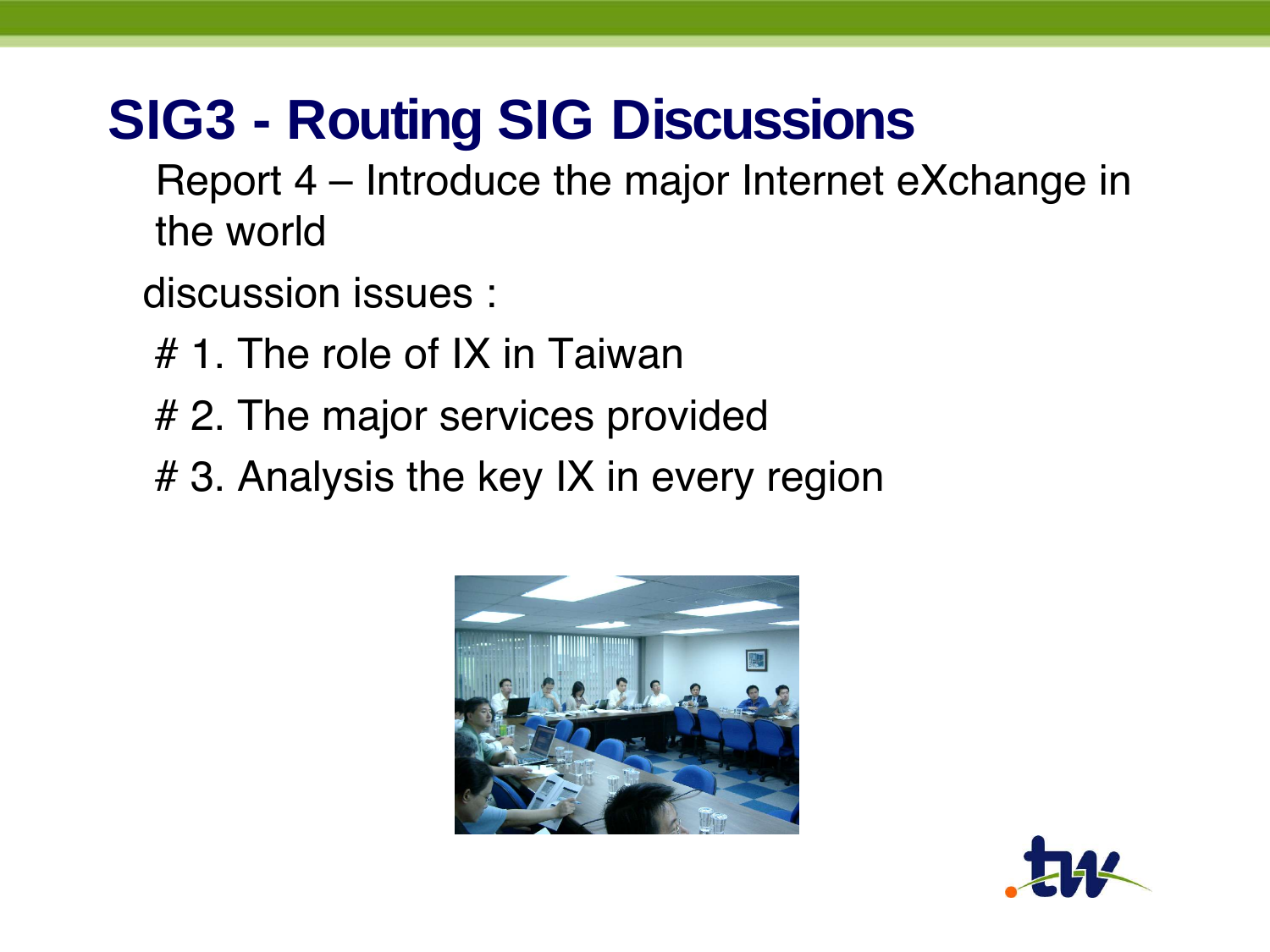

TWNIC IP Committee

**Modify xDSL/Cable assignment regulation**

**Approved by 27th IP Committee**

Looking Glass system

**Constructing Web page for TWNIC looking glass Encourage ISPs to join**

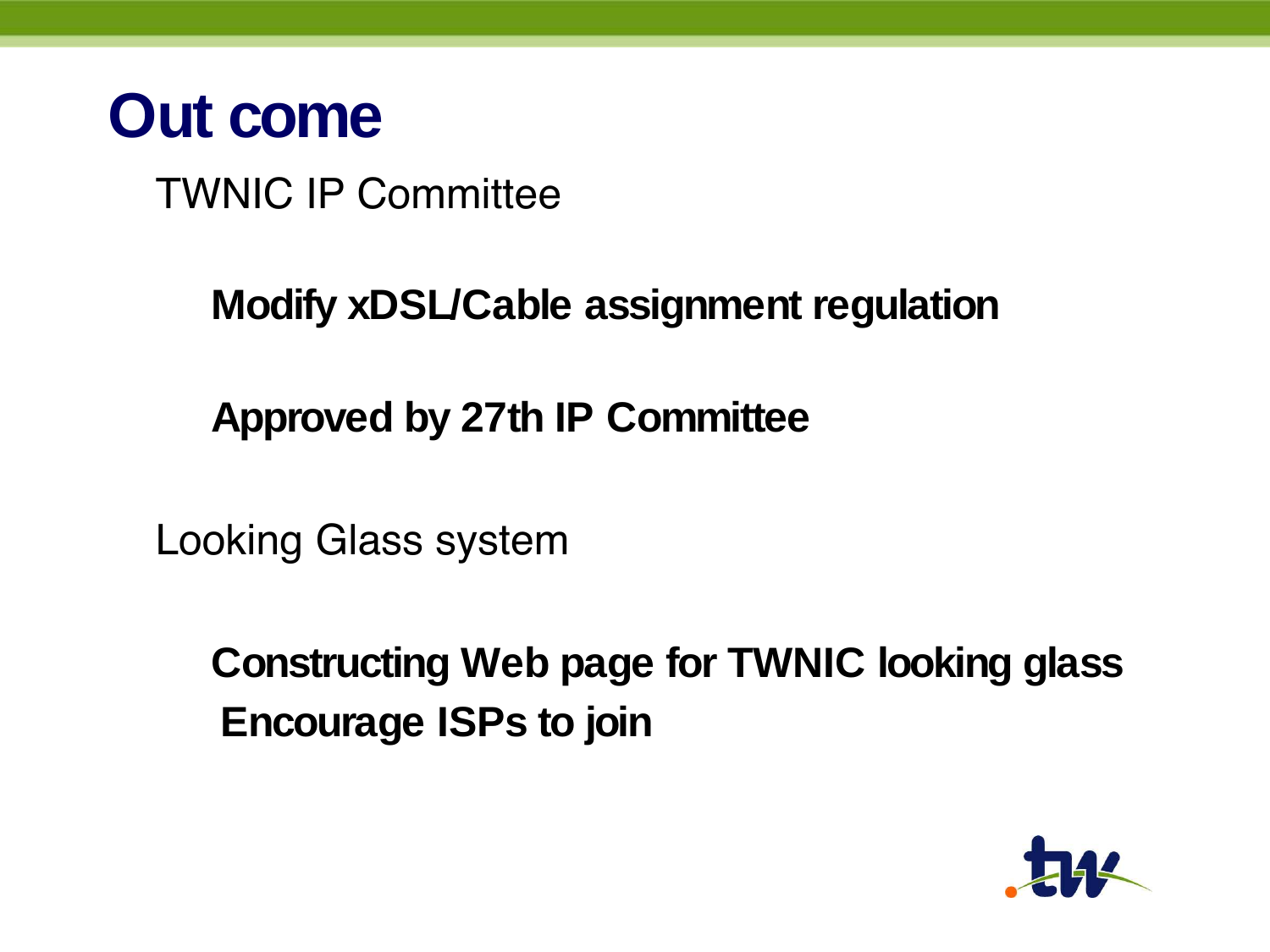### **TWNIC activities**

With TWNIC Members 3 TWNIC member meeting

2 Open Policy Meeting on June/Nov

2 member training – IP policy and request tutorial

2 network workshop – security workshop conjunction with CISCO Taiwan

IP-Committee meeting on 8th April, 27th May and 19th July

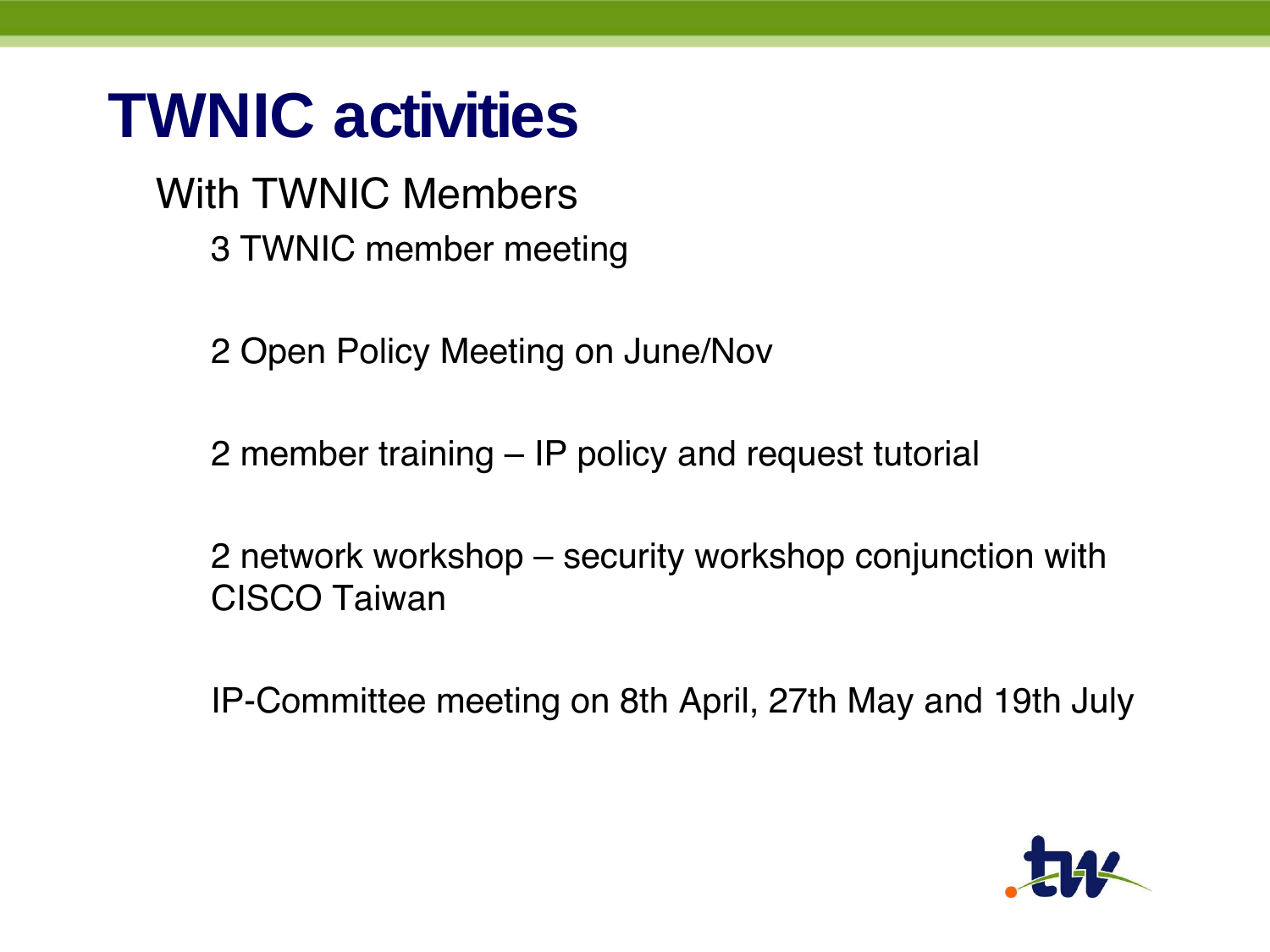#### **TWNIC Internet connectivity map**

Period survey : quarter

Goal : provide public with a fair and objective overview of existing bandwidth in Taiwan

Survey target : ISP, IX, ICP in Taiwan

Come out : On-line web flash map publish show bill

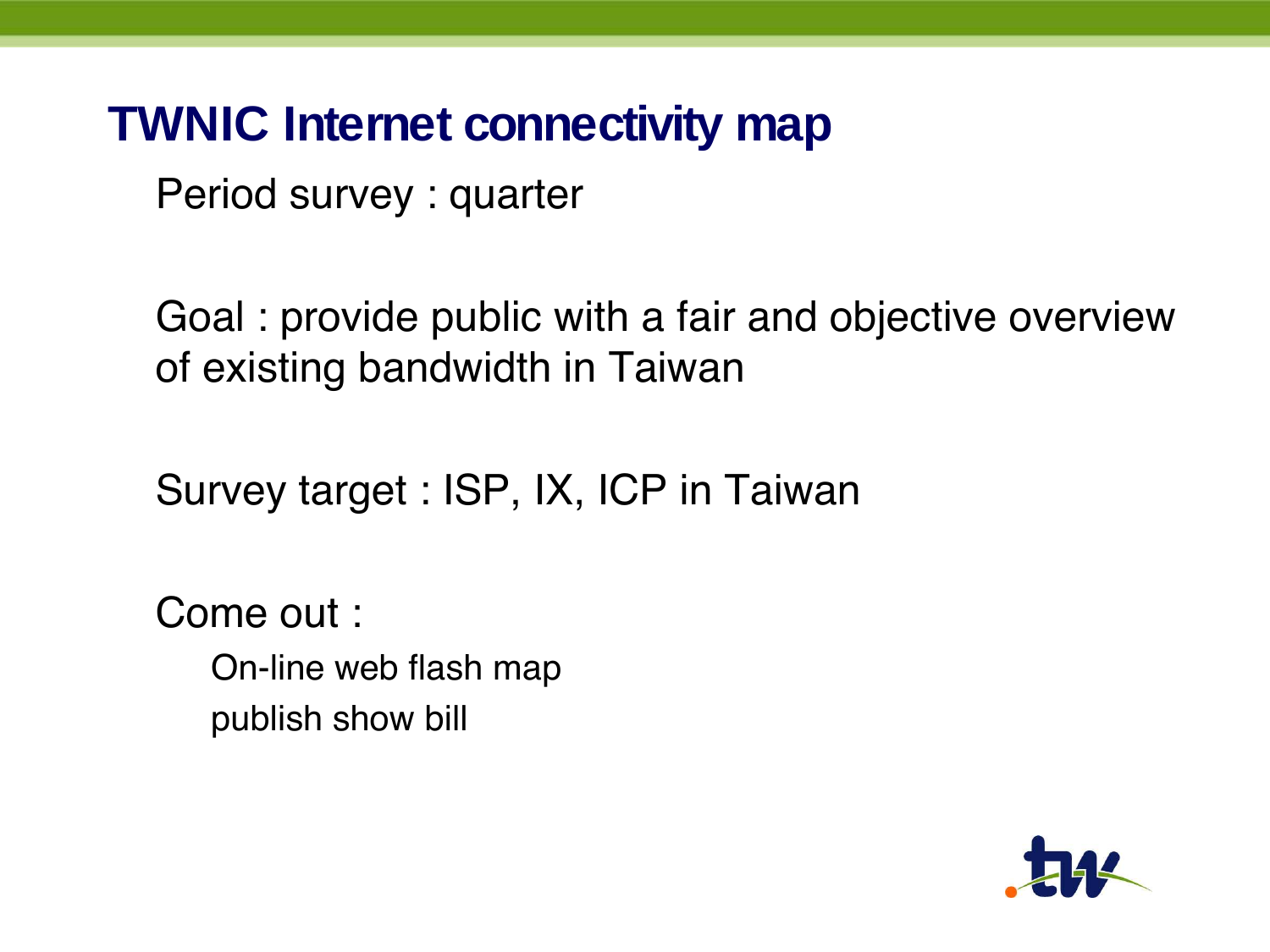#### **TWNIC Internet connectivity map**



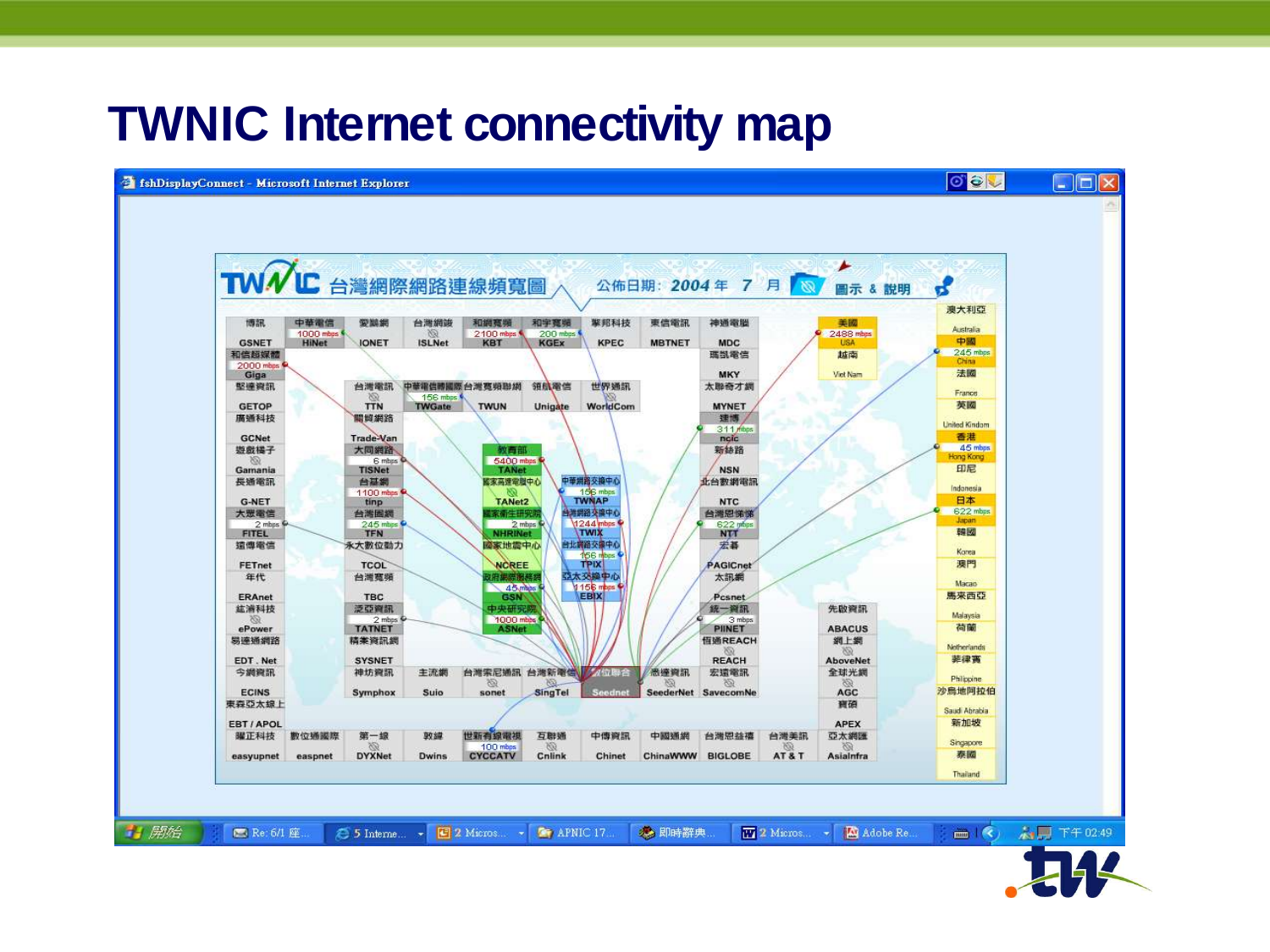#### **Summary**

#### OPM

Introduce APNIC proposals in advance Encourage member/participant to speak out at OPM Conjunct with member meeting or tutorial Warm up some proposals in mailing list Next OPM – on 23th Nov, APNIC and NIRs are welcome

#### **Activities**

With LIR – holds member meeting, OPM, training regularly With APNIC – sponsor APNIC17/18, hostmaster training With NIRs – cooperate with NIRs closely

Keep highly member service satisfaction